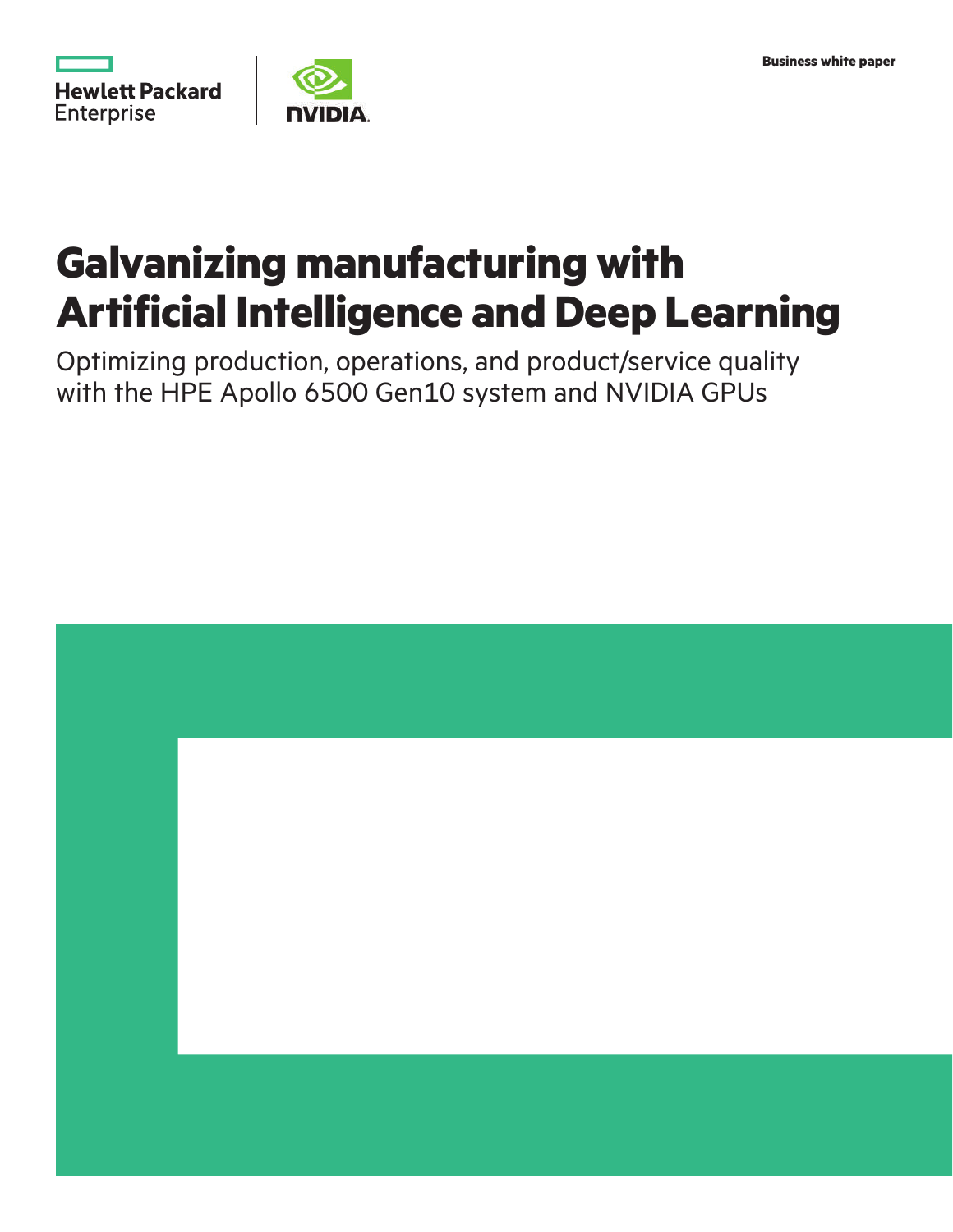## **Table of contents**

**[Executive summary](#page-2-0)**

- **[Driving value in manufacturing with AI and DL](#page-2-0)**
- **[DL benefits from HPC](#page-4-0)**
- **[Extending HPE HPC manufacturing leadership to AI and DL](#page-5-0)**
- **[HPE Apollo 6500 Gen10 system: Optimized for AI and DL](#page-7-0)**
- **[Unique solutions and resources for manufacturers to ramp up AI and DL](#page-8-0)**
- **[How manufacturing clients can benefit from HPE Apollo 6500 Gen10 system](#page-9-0)**
- **[HPE advantage for AI and DL for manufacturing](#page-10-0)**
- **[Resources](#page-11-0)**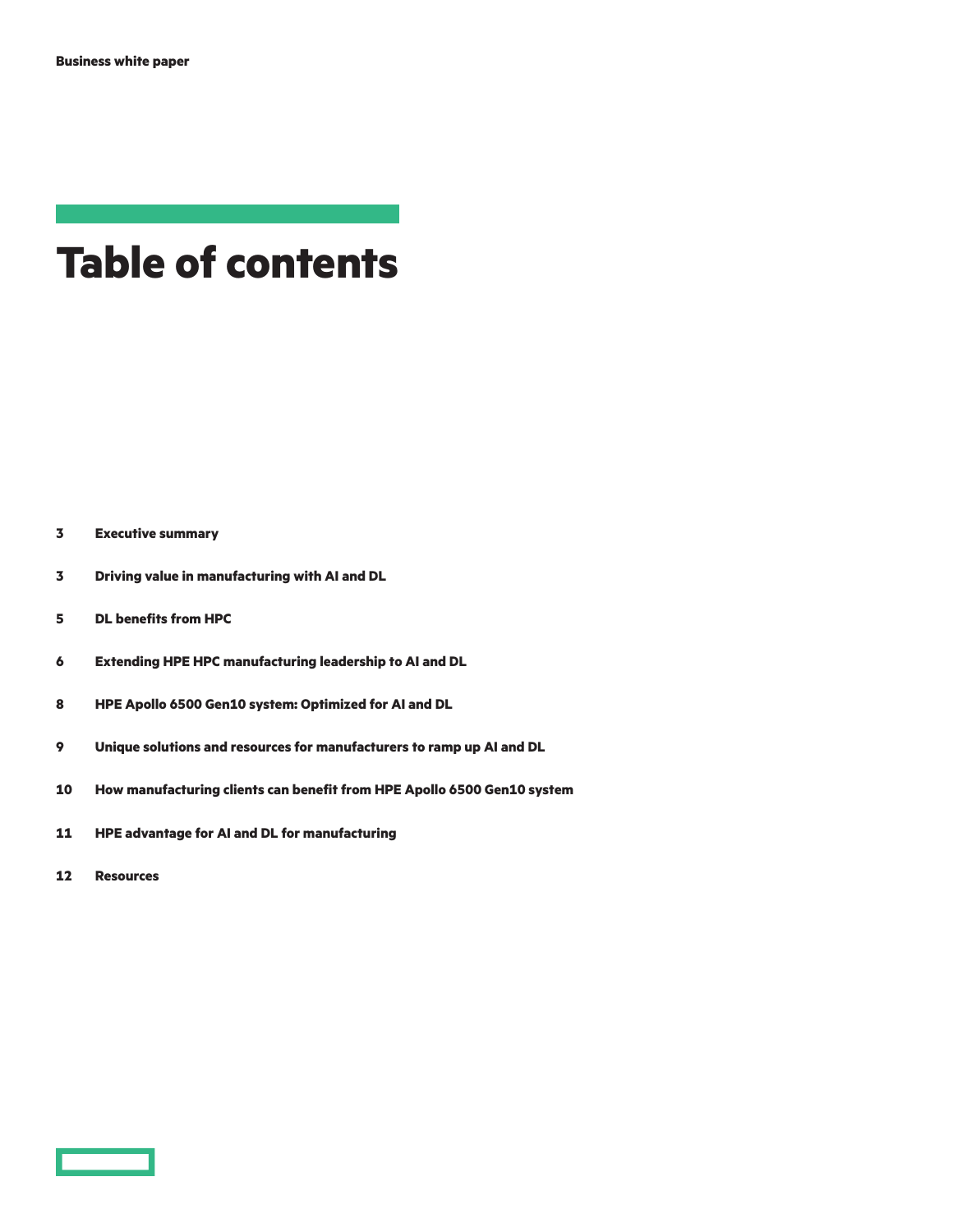#### <span id="page-2-0"></span>**Executive summary**

Manufacturers are under severe competitive pressures to deliver and support higher quality and more custom products and services faster and at lower costs. To address these challenges, computer-aided engineering (CAE) is being integrated with several innovative data-driven computing technologies—Artificial Intelligence/**[Deep Learning](https://www.hpe.com/info/deep-learning)** (AI/DL), **[Internet of Things](https://www.hpe.com/info/iot)  [\(IoT\)](https://www.hpe.com/info/iot)**, and others. Many CAE software providers are augmenting their strong physics-based capabilities with AI/DL.

The use of AI and DL is growing rapidly in manufacturing especially as data continues to grow in volume and variety and a lack of skilled data scientists or modelers persists. AI/DL, when combined with real-time production data (from IoT) and product usage or customer insight data, can automate and significantly enhance the product development, testing, and support processes.

With AI/DL, manufacturers can optimize manufacturing operations across the entire value chain and product lifecycle from design and development to production operations to service operations. The economic impact of these growing high-value manufacturing use cases is enormous.

As a market leader in CAE solutions, Hewlett Packard Enterprise is delivering a purpose-built solutions portfolio jointly with NVIDIA® and several independent software vendors (ISVs) in the manufacturing industry to help manufacturers improve their AI/DL implementation journey. This portfolio is anchored on **[HPE Apollo 6500](https://www.hpe.com/info/apollo)** Gen10 system with NVIDIA GPUs.

#### **Driving value in manufacturing with AI and DL**

In a highly competitive market, manufacturers across the entire supply chain are pressured to deliver higher quality, more custom smart products at lower costs while improving productivity and time to market. To overcome these challenges, manufacturers are investing—even with severe budget constraints—in information technology (IT) to connect products, smart factories, and supply chains. Over 60% of manufacturing executives surveyed<sup>1</sup> recently agree that data analytics and IoT can reduce occurrences of equipment breakdowns, unscheduled downtime or maintenance, and supply chain issues.

**[Data analytics](https://www.hpe.com/services/dataanalytics)** including AI, Machine Learning (ML), and DL are core technologies that manufacturers are investing throughout the product lifecycle. IDC predicts that global spending on cognitive and AI solutions will increase at a compound annual growth rate of 55.1% over the next few years, exceeding \$47 billion by 2020.<sup>2</sup>

About 30% of high-tech and automotive or assembly manufacturers are adopting one or more AI technologies.<sup>3</sup> Recent interviews with HPE software business partners in manufacturing also confirm this uptick in client interest in deploying many high-value AI use cases throughout the product lifecycle—from design and development to production operations to service operations (Figure 1). In fact, both HPE and NVIDIA are already using AI/DL technologies in product development and manufacturing.

<sup>1</sup> "**[Manufacturers rely on Big Data analytics](http://www.multivu.com/players/English/7917551-honeywell-iiot-data-analytics-survey/)  [to navigate tough business conditions](http://www.multivu.com/players/English/7917551-honeywell-iiot-data-analytics-survey/)**," PR Newswire, Honeywell, 2016

<sup>2</sup> "**[Worldwide Cognitive Systems and Artificial](https://www.idc.com/getdoc.jsp?containerId=prUS41878616)  [Intelligence Revenues Forecast to Surge](https://www.idc.com/getdoc.jsp?containerId=prUS41878616)  [Past \\$47 Billion in 2020, According to](https://www.idc.com/getdoc.jsp?containerId=prUS41878616)  [New IDC Spending Guide](https://www.idc.com/getdoc.jsp?containerId=prUS41878616)**," IDC, 2016

<sup>3</sup> "**[What AI can and can't do \(yet\) for your](https://www.mckinsey.com/business-functions/mckinsey-analytics/our-insights/what-ai-can-and-cant-do-yet-for-your-business)  [business](https://www.mckinsey.com/business-functions/mckinsey-analytics/our-insights/what-ai-can-and-cant-do-yet-for-your-business)**," Michael Chui, James Manyika, an Miremadi, McKinsey Quarterly, January 2018

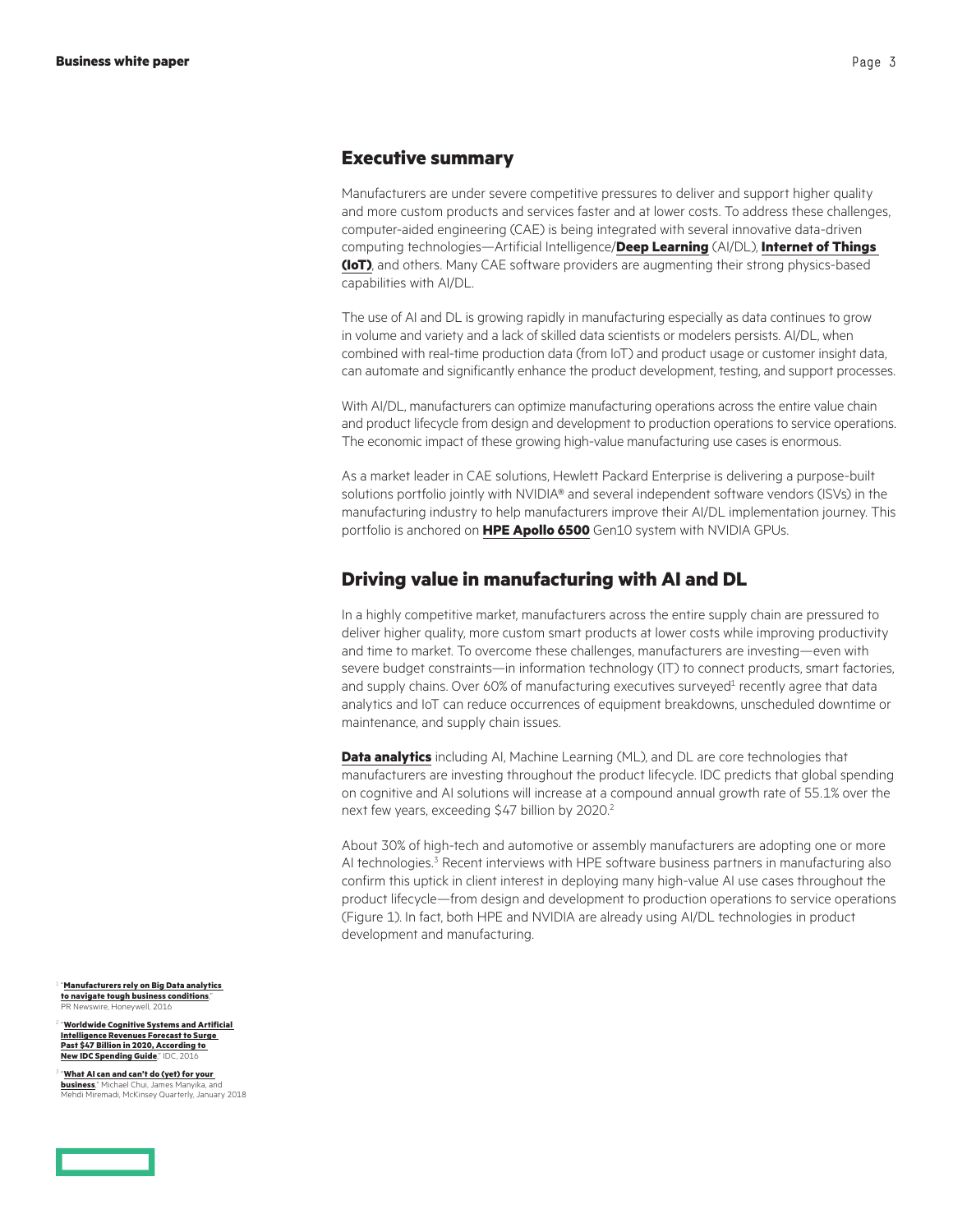

**Figure 1.** Transformative impact of AI in manufacturing

AI is a broad concept of enabling machines to perform tasks that mimic human intelligence using logic and rules. ML is a subset of AI that is typically based on statistical computational techniques that enable machines to improve their tasks by progressively building on experience. ML relies on data scientists to identify and target features. By continuously training on a growing volume of enterprise and sensor data, ML allows manufacturers to discover new rules and handle real-time information flows to further improve the accuracy of data analytics.

DL is a subset of ML with algorithms that enable software to train itself to perform tasks, like speech and voice recognition and image recognition, by processing vast volumes of data using multilayered neural networks. DL typically adds voice, vision, and video to ML data sets and is usually slower or more resource intensive but more accurate. With DL, it is possible to handle very complex models with larger number of parameters, or "degrees of freedom", providing the capability to model very complex patterns in multidimensional data.

DL enables training a model from raw data, without spending a lot of time on feature engineering and data transformations before feeding the data to a DL algorithm. Further, with its ability to "rinse and repeat", DL can significantly improve productivity of even very experienced data scientists.

However, implementing a data science workflow can be complex and requires a keen understanding of the computational process and how to map it to a **[high-performance](https://www.hpe.com/info/hpc/solutions)  [computing \(HPC\) infrastructure](https://www.hpe.com/info/hpc/solutions)**.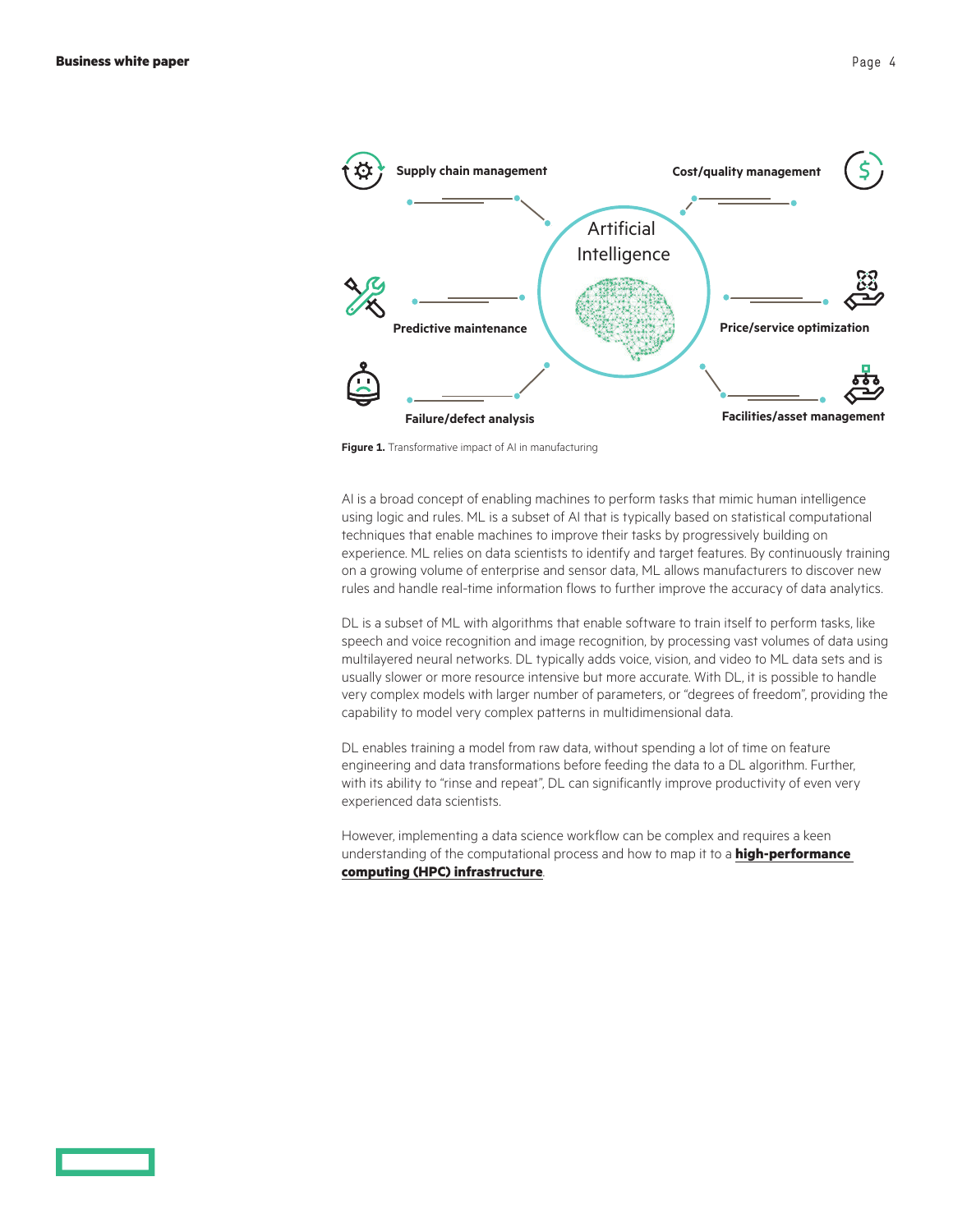#### <span id="page-4-0"></span>**DL benefits from HPC**

DL "trains" computers to do what is natural for humans: learn from experience. For example, if you provide a computer a coaching set of images, some of which say, "this is a gear" and some of which say, "this is not a gear," then, when you show the computer a series of new photos, it could begin to identify which are the gears. DL then continues to add to its coaching set. Every photo that it identifies—correctly or incorrectly—gets added to the coaching set, and the program effectively gets "smarter" and better at completing this task over time.

Inference is the next step to execute this trained neural network model for real-time decision-making. For example, if you are looking at thousands of new machine parts image data, you can quickly infer which parts are gears in real time. The performance and accuracy of DL frameworks (based on neural networks) improve as the number and types of data samples available for training increases. This trained model can be used to make inferences on new data sets (Figure 2).



**Figure 2.** A typical machine parts image recognition workflow—training and inference

Prior to the use of NVIDIA graphics processing units (GPUs) for DL, training (usually computing in the data center) a model with thousands or millions of images typically took days or weeks. On the other hand, one inference (analytics at the edge) instance is less compute intensive but often repeated millions of times. Training and inference involve very compute-intensive parallel matrix operations. NVIDIA GPUs are extensively used to significantly accelerate these matrix operations to reduce training time and improve inference throughput.

Extending our HPC leadership, HPE and NVIDIA are working together with a growing ecosystem of software and solution partners to help manufacturers in their journey to effectively deploy DL.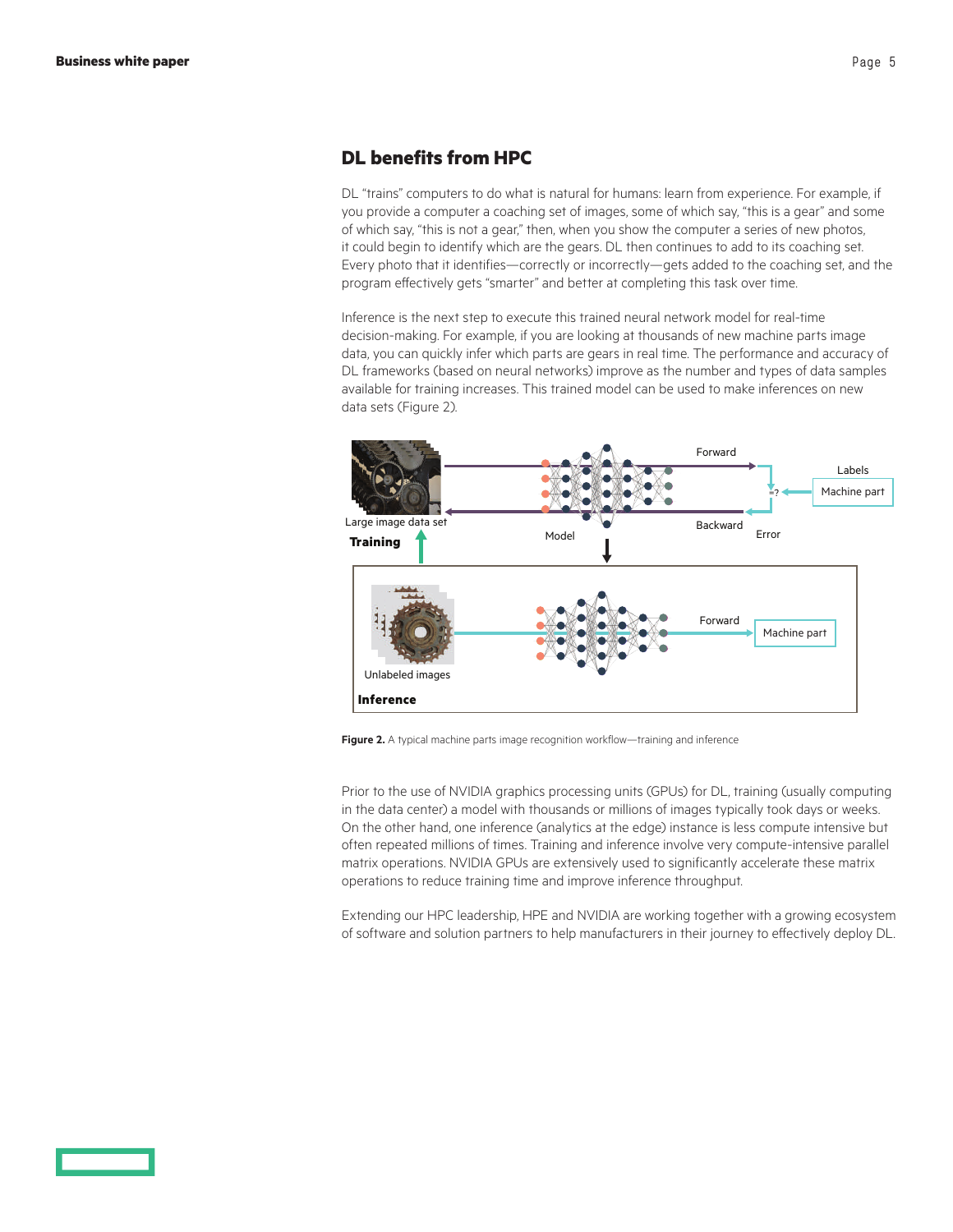<span id="page-5-0"></span>

#### **Extending HPE HPC manufacturing leadership to AI and DL**

HPE is a market leader in CAE and in fact for all HPC with a 36.8% market share.<sup>4</sup> With a purpose-built solutions portfolio jointly developed with NVIDIA and several ISVs in the manufacturing industry, HPE is extending its leadership in CAE to help manufacturers incorporate elements of AI into their processes.

Developed in collaboration with several ISV partners, the flexible HPE HPC and AI/DL blueprint for manufacturing, depicted in Figure 3, shows the entire product lifecycle: design and development, production operations, and service operations functions.



**Figure 3.** HPE blueprint for HPC and AI/DL

<sup>4</sup> "**[Hyperion Market Update: 'Decent' Growth Led by](https://www.hpcwire.com/2017/11/15/hyperion-hpc-market-update-decent-growth-led-hpe-ai-transparency-risk-issue/)  [HPE; AI Transparency a Risk Issue](https://www.hpcwire.com/2017/11/15/hyperion-hpc-market-update-decent-growth-led-hpe-ai-transparency-risk-issue/)," HPCwire**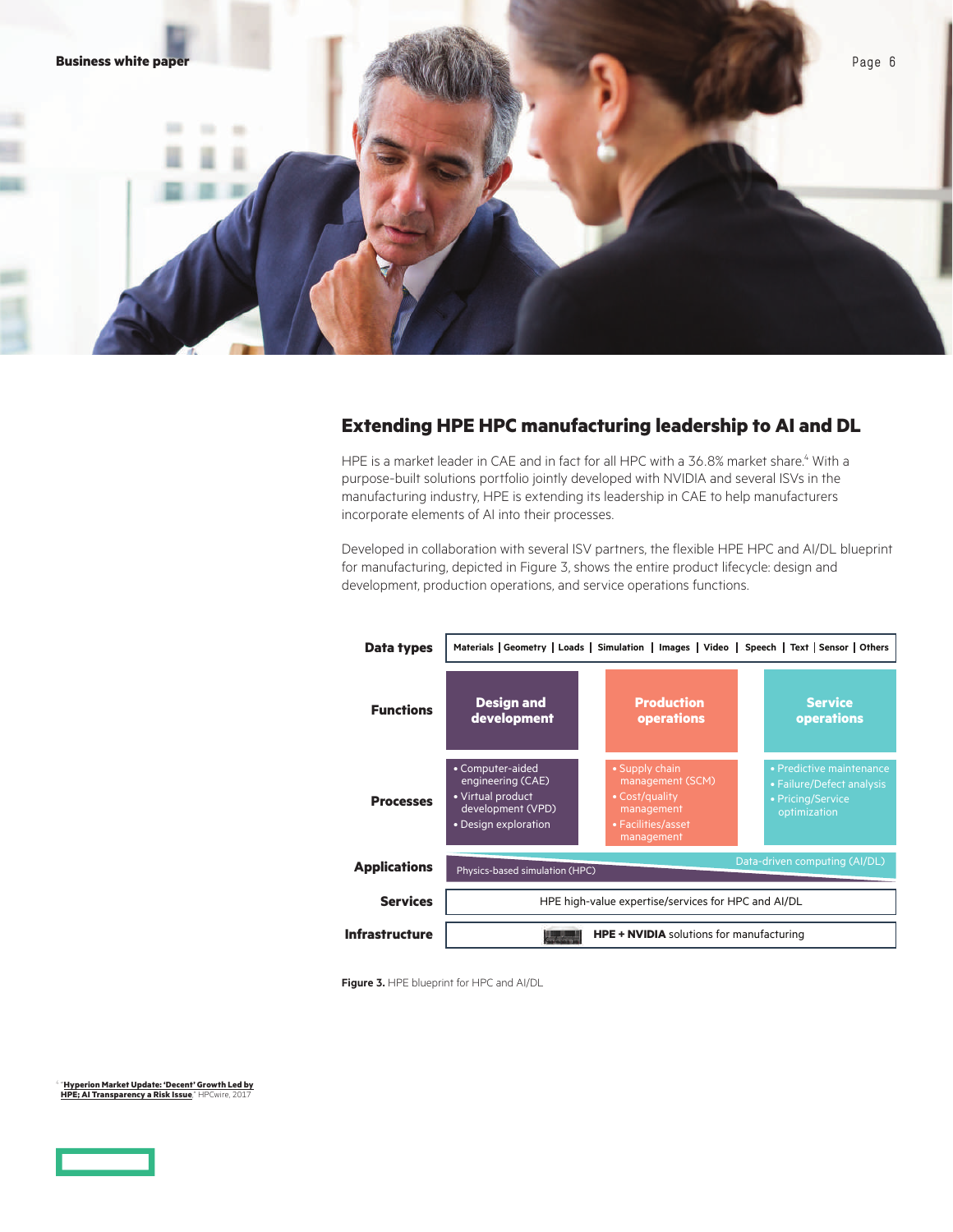

Here is a brief description of the key layers of the HPE blueprint for HPC and AI/DL listed above.

- **Data types:** Manufacturers must manage an ever-growing volume and variety of data. In design and development, most of the engineering input data include CAD/CAE model data: materials, geometry, loads, and such, which are typically small. The larger output of structured and parametrized simulation data includes results and visualization data. Production operations and service operations deal with a much larger volume of unstructured data in the form of images, video, voice, text, sensors, and others.
- **Functions, processes, and applications:** To implement key business processes in each function, manufacturers use many applications—some sourced through ISVs and others are built in-house. Increasingly, data across functions are being integrated and analyzed to further improve plant floor and production machinery efficiency, optimize product maintenance schedules, provide deeper insights into the product consumer's use patterns, address regulatory obligations, and mitigate risks.

Major CAE (traditionally physics-based) application providers such as Altair, ANSYS, Dassault Systèmes, ESI Group, and others are adding more data-driven computing capabilities including AI/DL. Likewise, many data-driven IoT software providers such as GE Digital with Predix, Siemens with MindSphere, and PTC with ThingWorx are implementing DL. In fact, HPC is meeting AI and DL. **[Watch](https://www.youtube.com/watch?v=SF1QlEcWnmo)** the HPE presentation on "HPC & AI Technology Trends."

• **Services and infrastructure:** Key HPE offerings to help manufacturers scale AI/DL include high-value expertise and services, including flexible consumption models from **[HPE Pointnext](https://www.hpe.com/us/en/services.html?pp=false&jumpid=ps_2zpmae1q3g_aid-510380402&gclid=CIDyj5-Zw9kCFQSMswod9HMAEw&gclsrc=ds)**, a growing partner ecosystem, and sophisticated, tailored hardware or software infrastructure with integration services. These offerings complement the existing **[HPE Apollo](https://www.hpe.com/us/en/servers/apollo.html)** portfolio and strengthen overall HPE capabilities from the **[core data center](https://www.hpe.com/us/en/solutions/data-center-infrastructure.html?pp=false&jumpid=ps_pv6rjka7mh_aid-510380402&gclid=CLmlsJTLw9kCFeaGswodIBsBbg&gclsrc=ds)** to the **[Intelligent Edge](https://www.hpe.com/us/en/what-is/intelligent-edge.html)**.

HPE Apollo 6500 Gen10 system is the leading system for HPC and AI/DL in the data center. With industry-leading accelerators from NVIDIA, this system delivers enterprise-grade reliability and exceptional performance.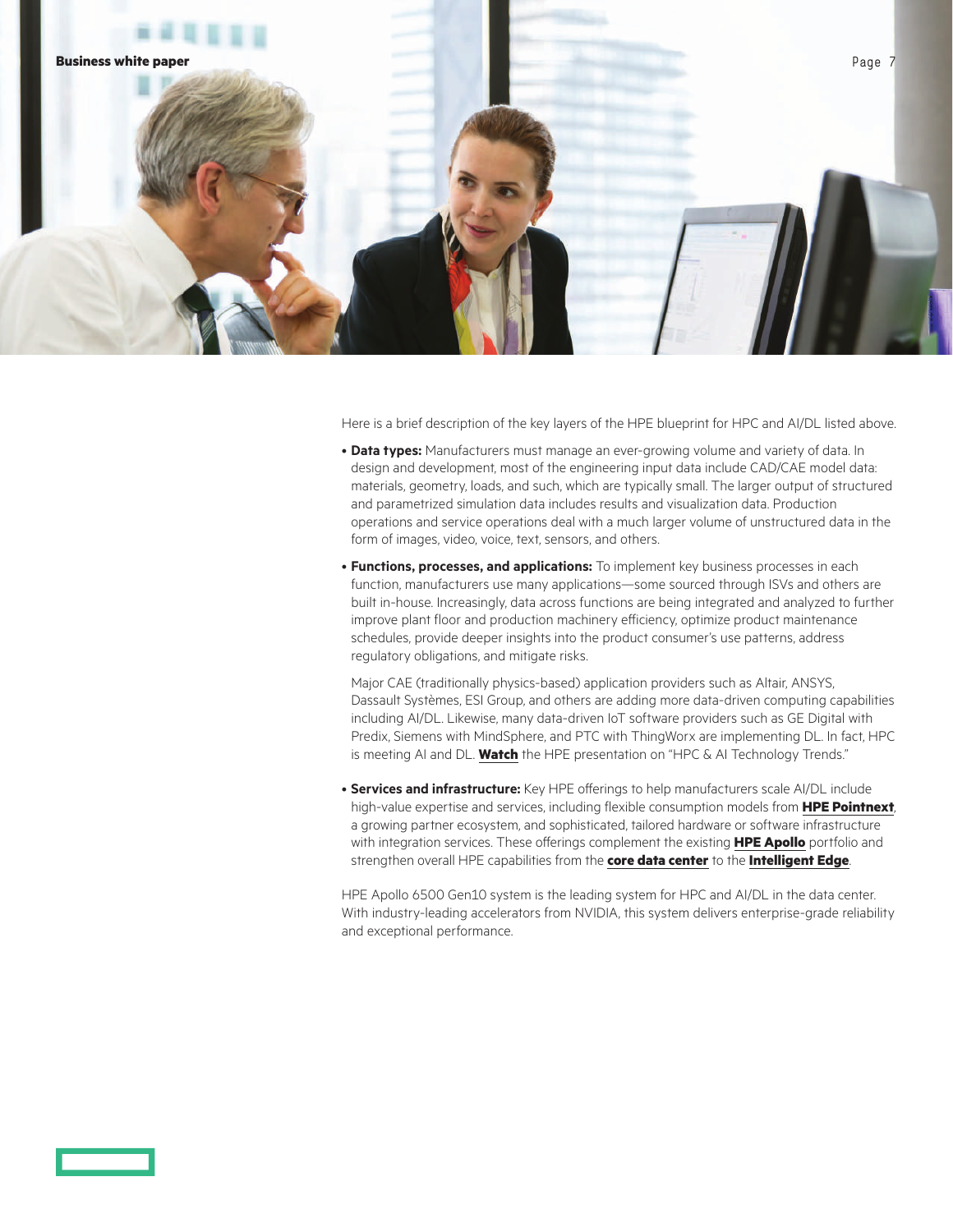#### <span id="page-7-0"></span>**HPE Apollo 6500 Gen10 system: Optimized for AI and DL**

HPE Apollo 6500 Gen10 system (Figure 4) best addresses the most important step of training the DL model. Also, manufacturers get

- • Unprecedented performance
- An economical AI/DL platform
- Rock-solid enterprise-level reliability, availability, serviceability (RAS) features
- Easier system management
- • Flexibility to support a wide range of workloads, including DL and typical HPC/CAE workloads



**Figure 4.** HPE Apollo 6500 Gen10 system and NVIDIA® Tesla® V100

With eight—the highest in the HPE portfolio—high-performance GPUs per server, including NVIDIA Tesla V100, P100, and P40, the HPE Apollo 6500 Gen10 system provides superior performance per dollar for GPU-intensive workloads—delivering up to 125 TFLOPs single-precision compute.<sup>5</sup> Purpose-built for accelerated computing, this platform features both PCIe and NVIDIA NVLink™ GPU interconnects, providing the flexibility to suit a wide variety of requirements.

The second generation NVLink GPU interconnect is particularly useful for DL workloads, characterized by heavy GPU-to-GPU communications. High-bandwidth, low-latency networking adapters (up to four high-speed Ethernet, Intel Omni-Path Architecture, InfiniBand Enhanced Data Rate (EDR), and future InfiniBand HDR per server) are tightly coupled with the GPU accelerators, which allows the system to take full advantage of the network bandwidth.

In addition to the flagship HPE Apollo 6500 Gen10 system, HPE provides manufacturers a unique portfolio of high-value capabilities and resources to ramp up their AI/DL initiatives.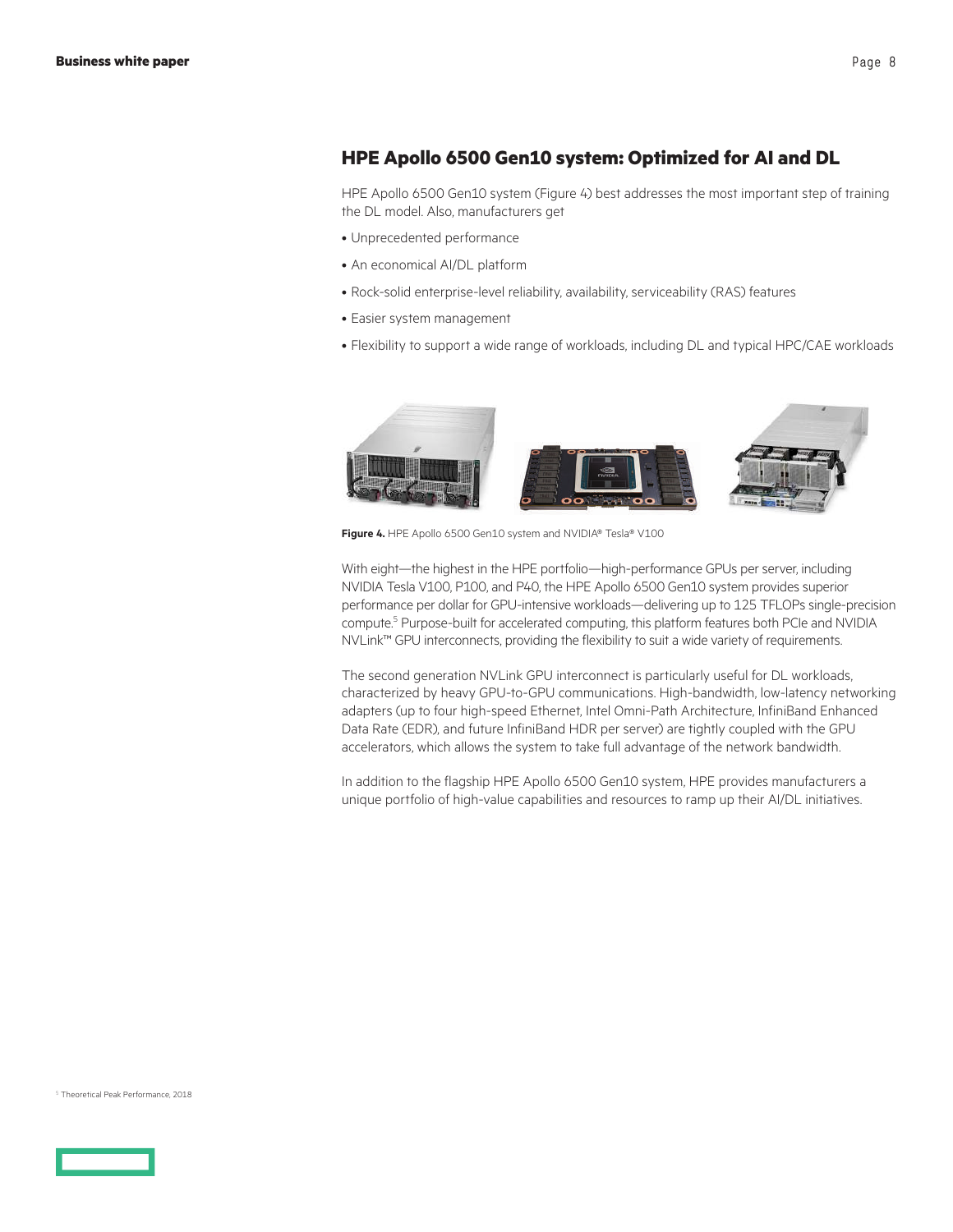<span id="page-8-0"></span>

#### **Unique solutions and resources for manufacturers to ramp up AI and DL**

As the AI/DL market continues to grow, HPE provides manufacturers unique offerings and resources to explore, experiment, and expand their AI/DL initiatives:

- **HPE Rapid Software Installation for AI:** HPE introduced an integrated hardware and software solution, purpose-built for HPC and DL applications. Based on the HPE Apollo 6500 Gen10 system with NVIDIA GPU's and in collaboration with Bright Computing to enable rapid DL application development, this solution includes preconfigured DL software frameworks, libraries, automated software updates, and cluster management optimized for DL. HPE Rapid Software Installation for AI supports NVIDIA Tesla V100 GPU's as well as uses NVIDIA Data Center GPU Manager (DCGM) for GPU monitoring and includes CUDA and the NVIDIA Collective Communications Library (NCCL) in its DL software distribution.
- **HPE Deep Learning Cookbook:** Built by the AI Research team at Hewlett Packard Labs, the HPE DL Cookbook is a set of tools to guide clients in selecting the best hardware and software environment for different DL tasks. These tools help manufacturers estimate performance of various hardware platforms, characterize the most popular DL frameworks, and select the ideal hardware and software stacks to fit their individual needs. The **HPE [Deep](https://developer.hpe.com/platform/deep-learning-cookbook/home)  [Learning Cookbook](https://developer.hpe.com/platform/deep-learning-cookbook/home)** can also be used to validate the performance and tune the configuration of already purchased hardware and software stacks.
- **Remote Visualization (RV):** For manufacturers, RV enhances security by keeping critical data within the data center; boosts productivity and collaboration with anytime, anywhere access to graphic-intensive models; lowers costs by centralization, improving system manageability and optimizing resource (GPUs, software licenses, hardware, and such) utilization; and promotes retention of highly skilled staff with better work-life balance and location flexibility.
- **HPE AI Innovation Center:** Designed for long-term research projects, the innovation center serves as a platform for research collaboration between universities, manufacturers on the cutting edge of AI research, and HPE researchers.
- **Enhanced HPE Centers of Excellence (CoE):** Designed to assist IT departments and data scientists who are looking to accelerate their DL applications and realize better ROI from their DL deployments in the near term, the HPE CoE offer select manufacturing clients access to the latest technology and expertise. This includes the latest NVIDIA GPUs on HPE systems. The current HPE CoE are spread across five locations: Houston; Palo Alto; Tokyo; Bangalore, India; and Grenoble, France.

By leveraging HPE capabilities and offerings, especially the HPE Apollo 6500 Gen10 system, every manufacturer has the potential to integrate AI/DL into their operations and become more competitive.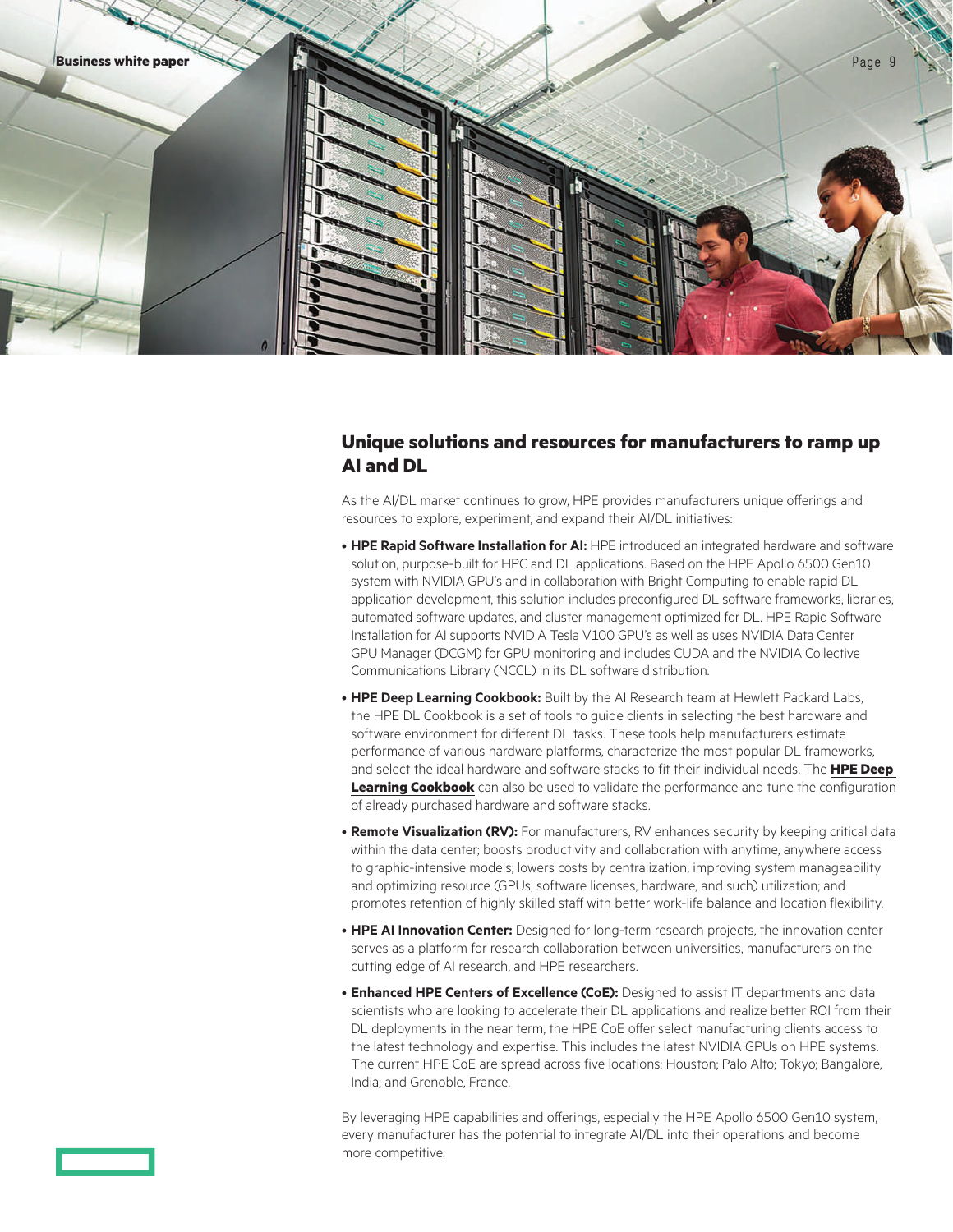### <span id="page-9-0"></span>**How manufacturing clients can benefit from HPE Apollo 6500 Gen10 system**

HPE Apollo 6500 Gen10 system with NVIDIA GPUs and specific ISV application software help accelerate key DL use cases in many manufacturing subsegments, including automotive, aerospace, electronics or high-tech, and industrial. Figure 5 outlines some of the growing number of high-value business use cases in manufacturing mapped by application and data type.



**Figure 5.** Key manufacturing AI/DL business use cases by application and data type

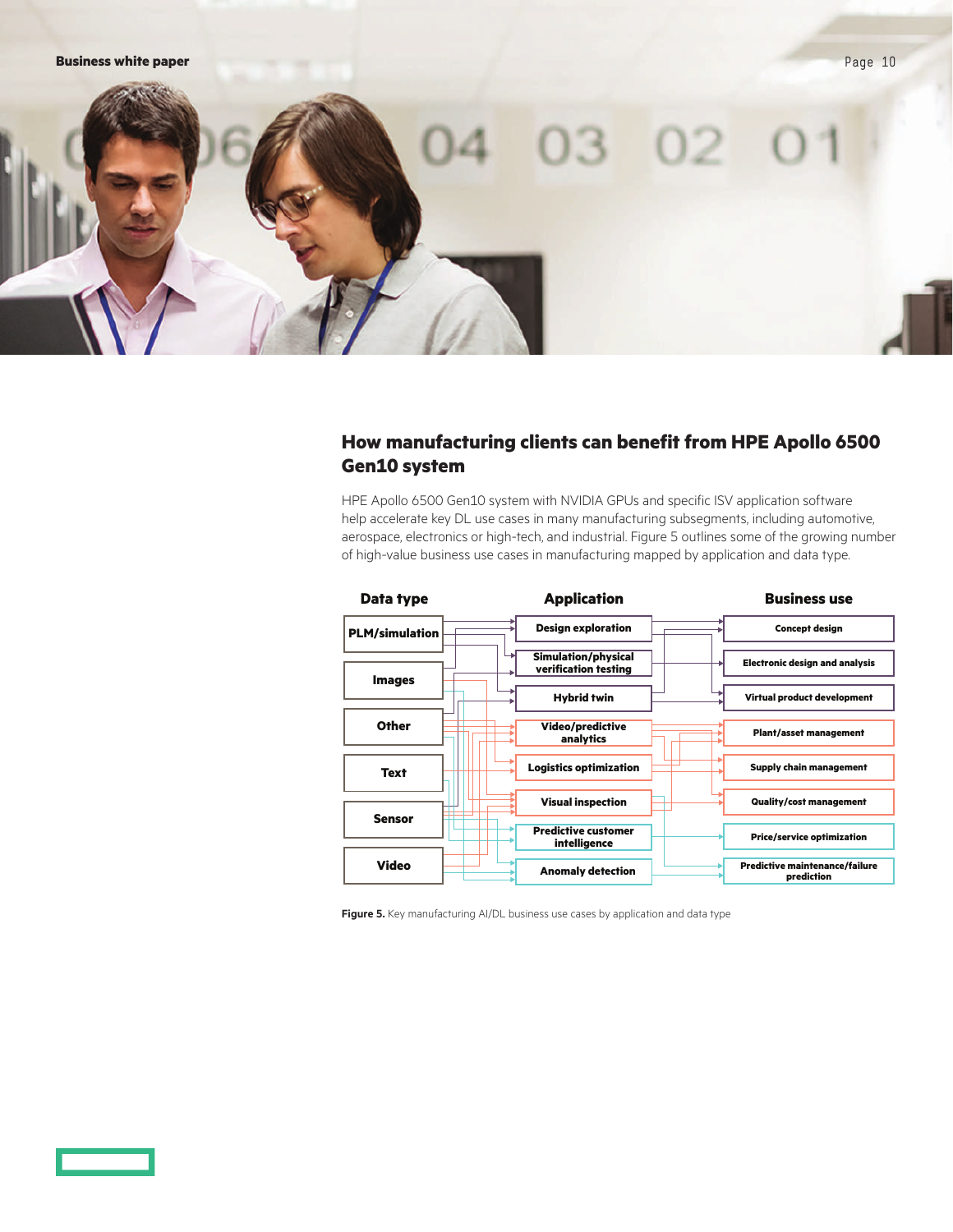<span id="page-10-0"></span>**Concept design and virtual product development:** Altair is helping its clients by using ML, including DL on existing data, to supplement physics-based, nonlinear, multiphysics simulations such as automotive crash simulation. This helps leverage past experiences, improves predictive accuracy, and reduces expensive design iterations and rework. Altair is also working on improving predictive maintenance using IoT data and digital twins. Digital twins allow a manufacturer to digitally replicate a product, process (that is, production line), or service (for example, maintenance procedures).

By combining and complementing physics-based CAE models with digital twins and AI/DL models, the ESI Group produces three synergistic views (future—using simulation; present—from real-time sensor data; and past—images of crashed vehicles) of manufacturing events. This hybrid twin empowers users and managers to make better design and development decisions. The ESI Group has also demonstrated this to improve predictive maintenance, anomaly detection, and process optimization.

Also, Dassault Systèmes can add and integrate product lifecycle management (PLM) data that's already parametrized to simplify the deployment of ML models to augment physics-based, nonlinear, multiphysics simulations.

**Electronic design and analysis (EDA):** Manually analyzing the results generated by EDA tools to waive or fix any design issues is a tedious, error-prone, and time-consuming process. ANSYS helps automate these time-consuming rigorous manual procedures by using DL to aggregate key insights across different designs using ongoing and historical simulation data. In fact, NVIDIA is using ANSYS in product development and physical verification testing.<sup>6</sup> The EDA industry is also exploring opportunities to complement today's simulators with AI/DL models that run more than an order of magnitude faster.<sup>7</sup>

**Plant, asset, and supply chain management:** By combining video, voice, sensor, and other data into DL models, manufacturers can create alerts to improve safety, reduce operational violations, protect assets on production lines, and improve warehouse or supply chain logistics—balancing supply and optimizing inventory in real time. PTC and others are developing AI/DL solutions for better predictive analytics on these real-time information flows.

**Quality and cost management:** Visual inspections with cameras and drones are being augmented with DL and virtual assistants to quickly identify quality issues and detect anomalies throughout the product lifecycle.

**Service and pricing optimization:** Manufacturers can use real-time sensor data to monitor the actual use of their products and provide highly customized pay-as-you-go services using AI/DL.

**Predictive maintenance and failure prediction:** This is arguably the most widespread AI/DL use case in manufacturing. HPE is using DL to predict failures—including the time to failure—of enterprise-grade drives in the field, based on data about their voltage, temperature, and current. HPE is also investigating causal inference models to better predict failure of complex systems. PTC is also using DL techniques to improve failure prediction and improve predictive maintenance.<sup>8</sup>

<sup>6</sup> "**[Machine Learning based Generic Violation](http://ieeexplore.ieee.org/document/8297359/)  [Waiver System with Application on](http://ieeexplore.ieee.org/document/8297359/)  [Electromigration Sign-off](http://ieeexplore.ieee.org/document/8297359/)**," N. Chang, A. Baranwal, H. Zhuang, M. Shih, R. Rajan, Y. Jia, H. Liao, Y. Li, T. Ku, R. Lin, ANSYS, Inc. and NVIDIA Corporation, 2018

<sup>7</sup> "**[AI Expands Role in Design](https://www.eetimes.com/document.asp?doc_id=1332917)**," EE Times, 2018

<sup>8</sup> "**[Predictive Analytics Enabled by](https://www.ptc.com/en/resources/iot/video/predictive-analytics-machine-learning)  [Machine Learning](https://www.ptc.com/en/resources/iot/video/predictive-analytics-machine-learning)**," PT